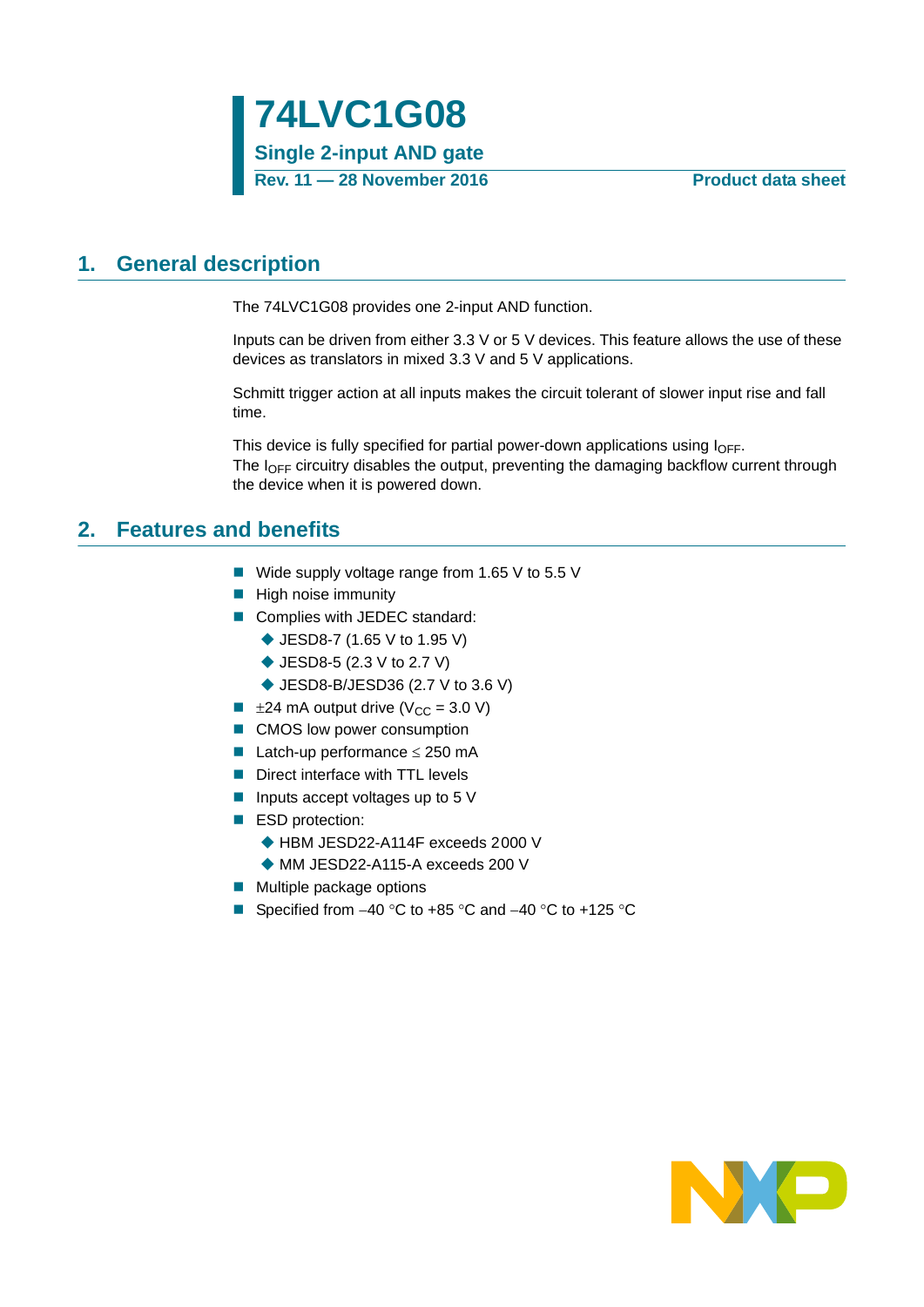**Single 2-input AND gate**

# <span id="page-1-1"></span>**3. Ordering information**

| Table 1.           | <b>Ordering information</b> |                   |                                                                                                                                          |                     |
|--------------------|-----------------------------|-------------------|------------------------------------------------------------------------------------------------------------------------------------------|---------------------|
| <b>Type number</b> | Package                     |                   |                                                                                                                                          |                     |
|                    | <b>Temperature</b><br>range | <b>Name</b>       | <b>Description</b>                                                                                                                       | <b>Version</b>      |
| 74LVC1G08GW        | $-40$ °C to +125 °C         | TSSOP5            | plastic thin shrink small outline package; 5 leads;<br>body width 1.25 mm                                                                | SOT353-1            |
| 74LVC1G08GV        | $-40$ °C to +125 °C         | <b>SC-74A</b>     | plastic surface-mounted package; 5 leads                                                                                                 | SOT753              |
| 74LVC1G08GM        | $-40$ °C to +125 °C         | XSON <sub>6</sub> | plastic extremely thin small outline package;<br>no leads; 6 terminals; body $1 \times 1.45 \times 0.5$ mm                               | SOT886              |
| 74LVC1G08GF        | $-40$ °C to +125 °C         | XSON <sub>6</sub> | plastic extremely thin small outline package;<br>no leads; 6 terminals; body $1 \times 1 \times 0.5$ mm                                  | SOT891              |
| 74LVC1G08GN        | $-40$ °C to +125 °C         | XSON <sub>6</sub> | extremely thin small outline package; no leads;<br>6 terminals; body $0.9 \times 1.0 \times 0.35$ mm                                     | SOT <sub>1115</sub> |
| 74LVC1G08GS        | $-40$ °C to +125 °C         | XSON <sub>6</sub> | extremely thin small outline package; no leads;<br>6 terminals; body $1.0 \times 1.0 \times 0.35$ mm                                     | SOT1202             |
| 74LVC1G08GX        | $-40$ °C to +125 °C         | X2SON5            | X2SON5: plastic thermal enhanced extremely thin<br>small outline package; no leads; 5 terminals;<br>body $0.8 \times 0.8 \times 0.35$ mm | SOT1226             |

# <span id="page-1-2"></span>**4. Marking**

### **Table 2. Marking**

| <b>Type number</b> | Marking code <sup>[1]</sup> |
|--------------------|-----------------------------|
| 74LVC1G08GW        | <b>VE</b>                   |
| 74LVC1G08GV        | V08                         |
| 74LVC1G08GM        | <b>VE</b>                   |
| 74LVC1G08GF        | <b>VE</b>                   |
| 74LVC1G08GN        | <b>VE</b>                   |
| 74LVC1G08GS        | <b>VE</b>                   |
| 74LVC1G08GX        | <b>VE</b>                   |

<span id="page-1-0"></span>[1] The pin 1 indicator is located on the lower left corner of the device, below the marking code.

# <span id="page-1-3"></span>**5. Functional diagram**

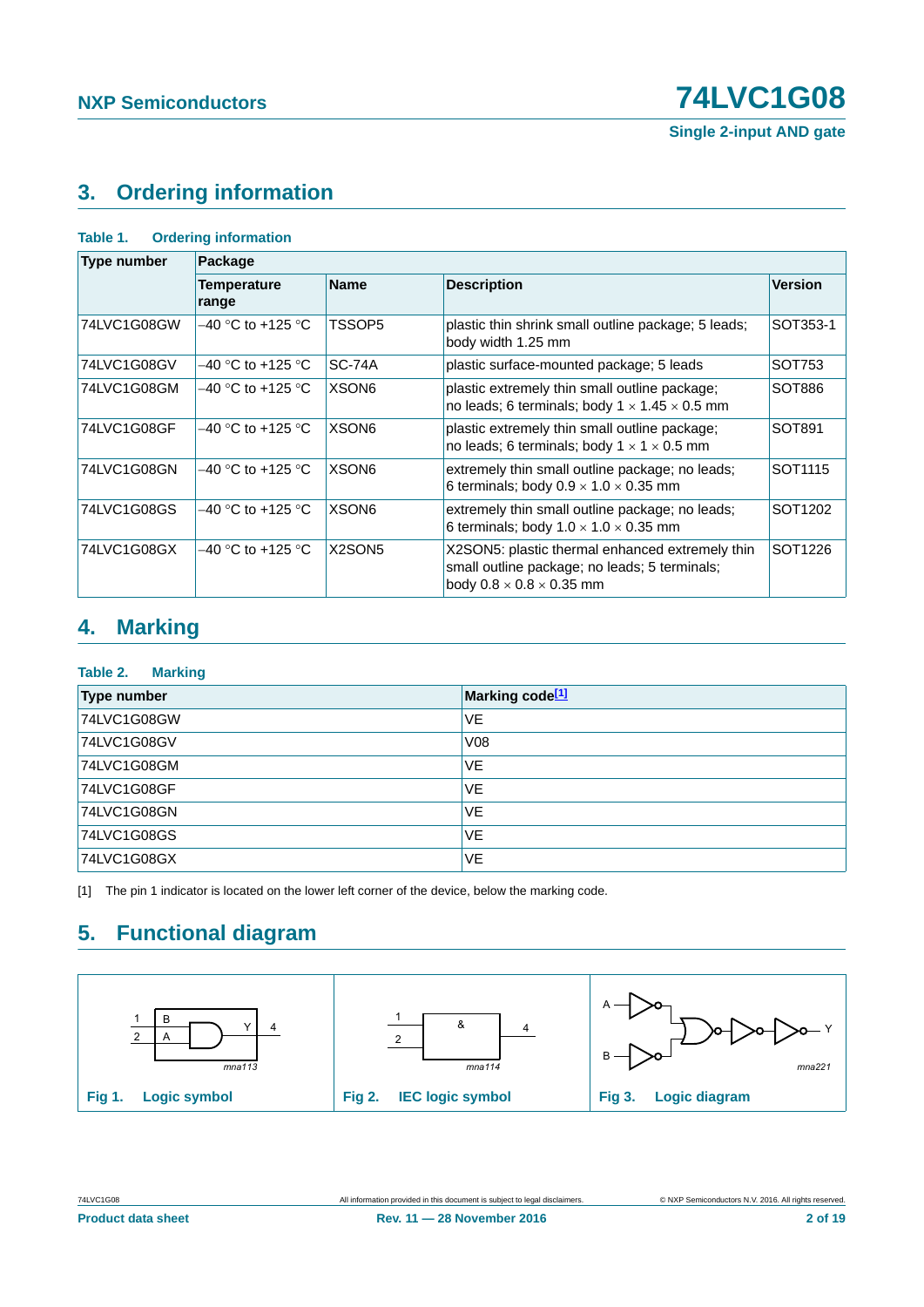# <span id="page-2-0"></span>**6. Pinning information**

## **6.1 Pinning**

<span id="page-2-1"></span>

## **6.2 Pin description**

<span id="page-2-2"></span>

| Table 3.<br><b>Pin description</b> |                   |                   |                    |
|------------------------------------|-------------------|-------------------|--------------------|
| Symbol                             | <b>Pin</b>        |                   | <b>Description</b> |
|                                    | TSSOP5 and X2SON5 | XSON <sub>6</sub> |                    |
| ΙB                                 |                   |                   | data input         |
| ΙA                                 | 2                 | າ                 | data input         |
| <b>GND</b>                         | 3                 | 3                 | ground (0 V)       |
| ΙY                                 | 4                 | 4                 | data output        |
| n.c.                               |                   | 5                 | not connected      |
| $V_{CC}$                           | 5                 | 6                 | supply voltage     |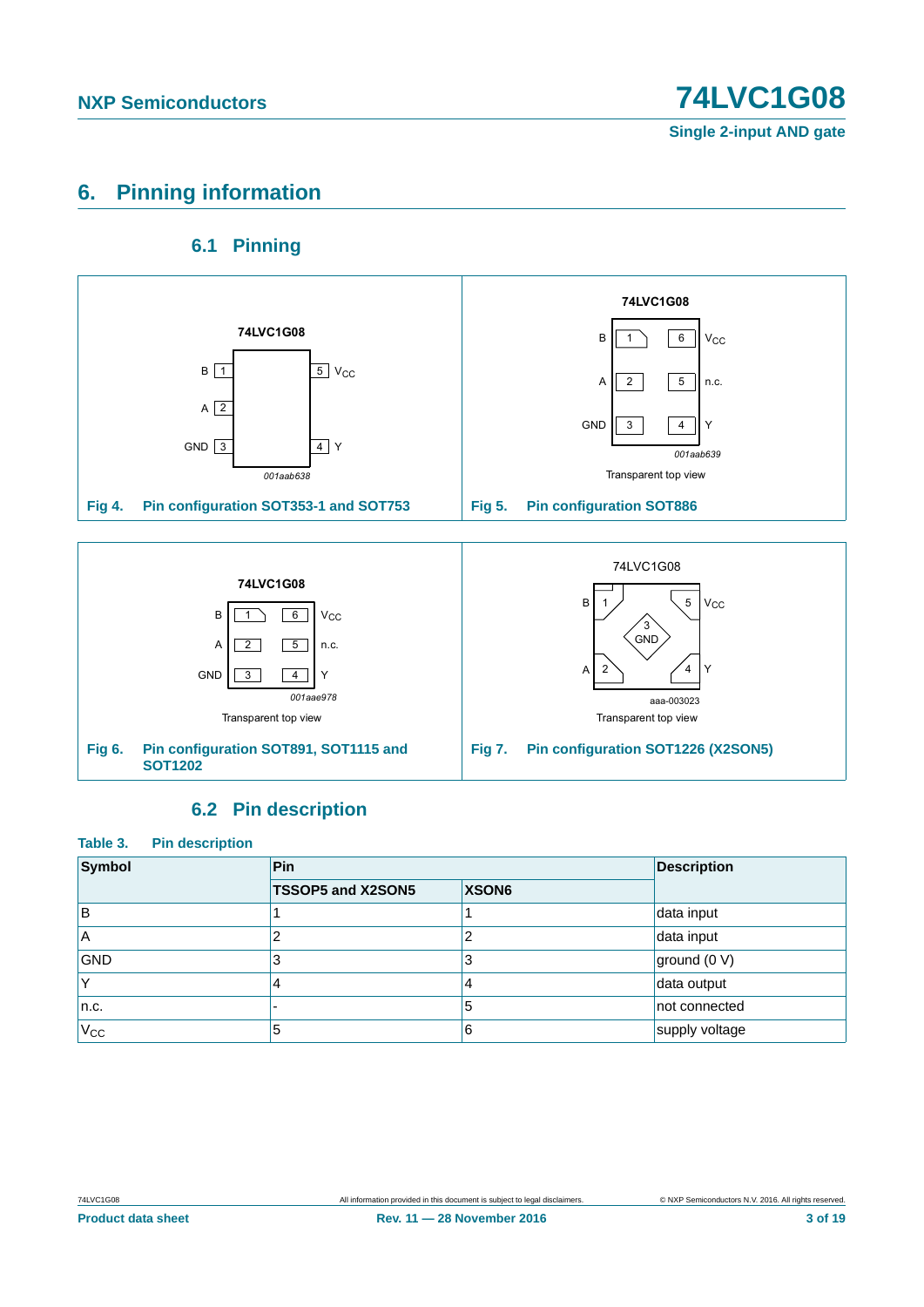# <span id="page-3-4"></span>**7. Functional description**

### Table 4. Function table<sup>[1]</sup>

| Input    |     | <b>Output</b> |
|----------|-----|---------------|
| <u>r</u> |     |               |
|          |     |               |
|          | . . |               |
| -        |     |               |
|          |     | Ħ             |

<span id="page-3-0"></span> $[1]$  H = HIGH voltage level; L = LOW voltage level

## <span id="page-3-5"></span>**8. Limiting values**

### **Table 5. Limiting values**

*In accordance with the Absolute Maximum Rating System (IEC 60134). Voltages are referenced to GND (ground = 0 V).*

| Symbol                       | Parameter               | <b>Conditions</b>                     |             | <b>Min</b> | <b>Max</b>         | Unit        |
|------------------------------|-------------------------|---------------------------------------|-------------|------------|--------------------|-------------|
| $V_{\rm CC}$                 | supply voltage          |                                       |             | $-0.5$     | $+6.5$             | $\vee$      |
| $\vert I_{\mathsf{IK}}\vert$ | input clamping current  | $V_1 < 0$ V                           |             | $-50$      |                    | <b>mA</b>   |
| $V_{I}$                      | input voltage           |                                       | $\boxed{1}$ | $-0.5$     | $+6.5$             | $\vee$      |
| $I_{OK}$                     | output clamping current | $VO > VCC$ or $VO < 0$ V              |             |            | ±50                | mA          |
| $V_{\rm O}$                  | output voltage          | Active mode                           | $[1][2]$    | $-0.5$     | $V_{\rm CC}$ + 0.5 | V           |
|                              |                         | Power-down mode                       | $[1][2]$    | $-0.5$     | $+6.5$             | $\vee$      |
| $I_{\rm O}$                  | output current          | $V_{\Omega} = 0$ V to $V_{\text{CC}}$ |             |            | ±50                | l mA        |
| $I_{\rm CC}$                 | supply current          |                                       |             | ٠          | 100                | l mA        |
| <b>I</b> GND                 | ground current          |                                       |             | $-100$     | ۰                  | <b>mA</b>   |
| $P_{\text{tot}}$             | total power dissipation | $T_{amb} = -40 °C$ to +125 °C         | $[3]$       |            | 250                | mW          |
| ${\mathsf T}_{\textsf{stg}}$ | storage temperature     |                                       |             | $-65$      | $+150$             | $^{\circ}C$ |

<span id="page-3-1"></span>[1] The input and output voltage ratings may be exceeded if the input and output current ratings are observed.

<span id="page-3-2"></span>[2] When  $V_{CC} = 0$  V (Power-down mode), the output voltage can be 5.5 V in normal operation.

<span id="page-3-3"></span>[3] For TSSOP5 and SC-74A packages: above 87.5 °C the value of  $P_{tot}$  derates linearly with 4.0 mW/K. For XSON6 and X2SON5 package: above 118 °C the value of  $P_{tot}$  derates linearly with 7.8 mW/K.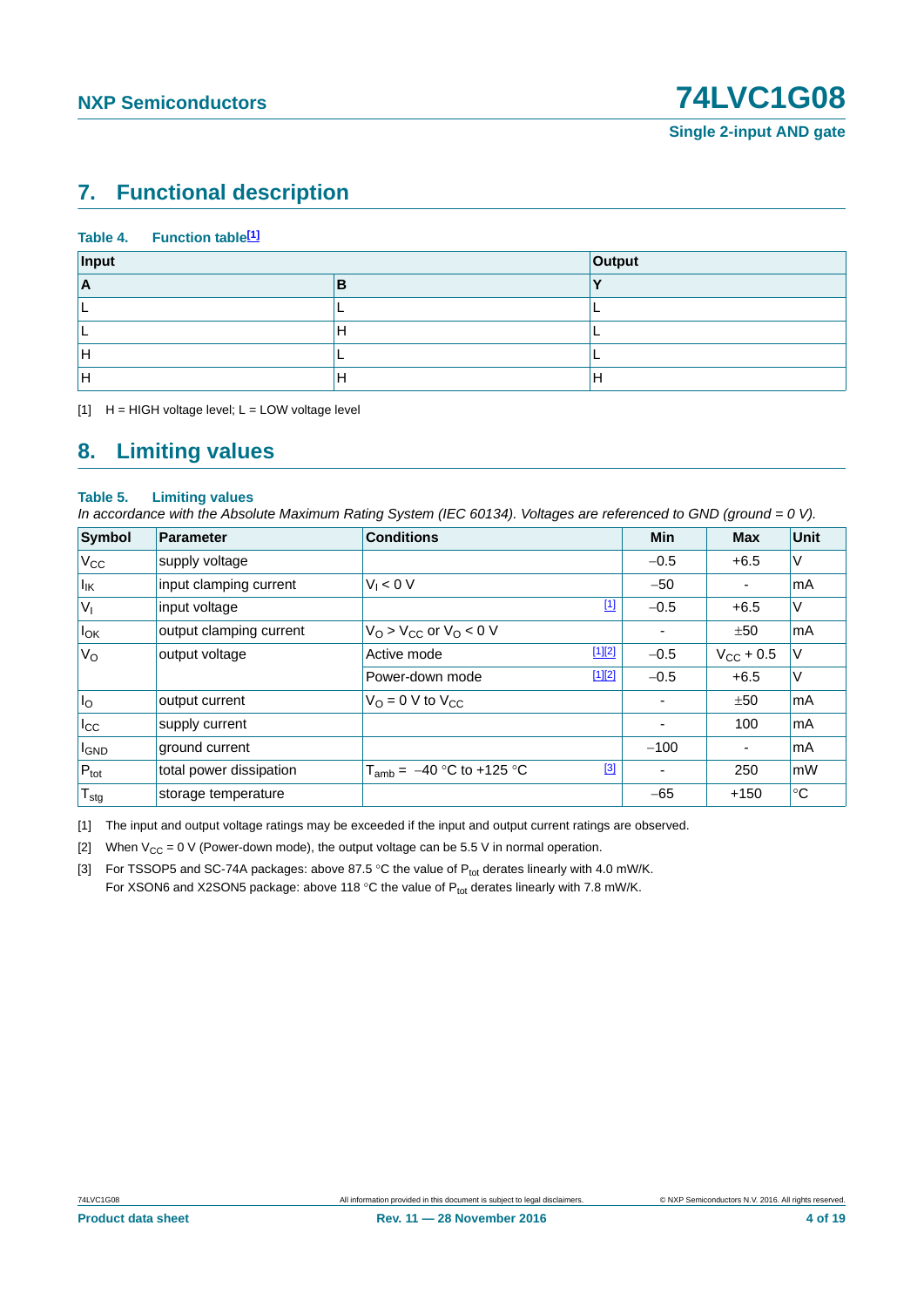**Single 2-input AND gate**

# <span id="page-4-1"></span>**9. Recommended operating conditions**

| Symbol              | Parameter                           | <b>Conditions</b>                 | Min   | <b>Typ</b>               | <b>Max</b>   | Unit           |
|---------------------|-------------------------------------|-----------------------------------|-------|--------------------------|--------------|----------------|
| V <sub>CC</sub>     | supply voltage                      |                                   | 1.65  | $\overline{\phantom{a}}$ | 5.5          | ΙV             |
| $ V_1$              | input voltage                       |                                   | 0     | ٠                        | 5.5          | V              |
| $V_{\rm O}$         | output voltage                      | Active mode                       | 0     | $\overline{\phantom{a}}$ | $V_{\rm CC}$ | V              |
|                     |                                     | $V_{CC} = 0$ V; Power-down mode   | 0     | ۰                        | 5.5          | ΙV             |
| $T_{amb}$           | ambient temperature                 |                                   | $-40$ | $\overline{\phantom{a}}$ | $+125$       | ∣°C            |
| $\Delta t/\Delta V$ | input transition rise and fall rate | $V_{\text{CC}}$ = 1.65 V to 2.7 V |       | ۰                        | 20           | ns/V           |
|                     |                                     | $V_{\text{CC}}$ = 2.7 V to 5.5 V  | и.    | $\overline{\phantom{0}}$ | 10           | $\sqrt{}$ ns/V |

### **Table 6. Recommended operating conditions**

# <span id="page-4-2"></span>**10. Static characteristics**

### <span id="page-4-0"></span>**Table 7. Static characteristics**

*At recommended operating conditions. Voltages are referenced to GND (ground = 0 V).*

|                       | Symbol Parameter         | <b>Conditions</b>                                                 |                          | $-40$ °C to +85 °C       |                          |                          | -40 °C to +125 °C |        |  |
|-----------------------|--------------------------|-------------------------------------------------------------------|--------------------------|--------------------------|--------------------------|--------------------------|-------------------|--------|--|
|                       |                          |                                                                   | <b>Min</b>               | Typ <sup>[1]</sup>       | <b>Max</b>               | Min                      | <b>Max</b>        |        |  |
| V <sub>IH</sub>       | <b>HIGH-level</b>        | $V_{CC}$ = 1.65 V to 1.95 V                                       | $0.65V_{CC}$             |                          |                          | $0.65V_{CC}$             |                   | $\vee$ |  |
|                       | input voltage            | $V_{CC}$ = 2.3 V to 2.7 V                                         | 1.7                      | $\blacksquare$           | $\blacksquare$           | 1.7                      |                   | $\vee$ |  |
|                       |                          | $V_{CC}$ = 2.7 V to 3.6 V                                         | 2.0                      | $\overline{\phantom{a}}$ | $\overline{\phantom{a}}$ | 2.0                      | $\blacksquare$    | $\vee$ |  |
|                       |                          | $V_{CC}$ = 4.5 V to 5.5 V                                         | $0.7V_{CC}$              | $\overline{\phantom{a}}$ | $\overline{\phantom{a}}$ | $0.7V_{CC}$              |                   | V      |  |
| $V_{IL}$              | LOW-level                | $V_{CC}$ = 1.65 V to 1.95 V                                       | $\overline{\phantom{a}}$ | $\blacksquare$           | $0.35V_{CC}$             |                          | $0.35V_{CC}$      | $\vee$ |  |
|                       | input voltage            | $V_{CC}$ = 2.3 V to 2.7 V                                         | $\blacksquare$           | $\blacksquare$           | 0.7                      | $\blacksquare$           | 0.7               | $\vee$ |  |
|                       |                          | $V_{CC}$ = 2.7 V to 3.6 V                                         | $\overline{\phantom{a}}$ | $\overline{\phantom{a}}$ | 0.8                      | $\blacksquare$           | 0.8               | V      |  |
|                       |                          | $V_{CC}$ = 4.5 V to 5.5 V                                         | $\overline{\phantom{a}}$ | $\overline{\phantom{a}}$ | $0.3V_{CC}$              | $\blacksquare$           | $0.3V_{CC}$       | V      |  |
| <b>V<sub>OH</sub></b> | HIGH-level               | $V_I = V_{IH}$ or $V_{IL}$                                        |                          |                          |                          |                          |                   |        |  |
|                       | output voltage           | $I_{\Omega} = -100 \mu A$ ;<br>$V_{CC}$ = 1.65 V to 5.5 V         | $V_{CC}$ - 0.1           | $\blacksquare$           | $\blacksquare$           | $V_{CC}$ - 0.1           | $\blacksquare$    | V      |  |
|                       |                          | $I_{\text{O}} = -4 \text{ mA}$ ; $V_{\text{CC}} = 1.65 \text{ V}$ | 1.2                      | $\overline{\phantom{a}}$ | $\overline{\phantom{a}}$ | 0.95                     | $\blacksquare$    | V      |  |
|                       |                          | $I_{\rm O}$ = -8 mA; $V_{\rm CC}$ = 2.3 V                         | 1.9                      | $\blacksquare$           | $\overline{\phantom{a}}$ | 1.7                      |                   | V      |  |
|                       |                          | $IO = -12$ mA; $VCC = 2.7$ V                                      | 2.2                      | $\blacksquare$           | $\blacksquare$           | 1.9                      |                   | V      |  |
|                       |                          | $I_{\text{O}} = -24 \text{ mA}$ ; $V_{\text{CC}} = 3.0 \text{ V}$ | 2.3                      | $\blacksquare$           | $\blacksquare$           | 2.0                      |                   | V      |  |
|                       |                          | $I_{\text{O}} = -32 \text{ mA}$ ; $V_{\text{CC}} = 4.5 \text{ V}$ | 3.8                      | $\blacksquare$           | ÷,                       | 3.4                      | $\blacksquare$    | V      |  |
| $V_{OL}$              | LOW-level                | $V_I = V_{IH}$ or $V_{IL}$                                        |                          |                          |                          |                          |                   |        |  |
|                       | output voltage           | $I_{\Omega} = 100 \mu A$ ;<br>$V_{\text{CC}}$ = 1.65 V to 5.5 V   |                          |                          | 0.10                     |                          | 0.10              | $\vee$ |  |
|                       |                          | $IO = 4$ mA; $VCC = 1.65$ V                                       | $\blacksquare$           | $\blacksquare$           | 0.45                     | $\blacksquare$           | 0.70              | $\vee$ |  |
|                       |                          | $I_{\rm O}$ = 8 mA; $V_{\rm CC}$ = 2.3 V                          | $\overline{\phantom{a}}$ | $\overline{\phantom{a}}$ | 0.30                     | $\overline{\phantom{a}}$ | 0.45              | V      |  |
|                       |                          | $IO$ = 12 mA; $VCC$ = 2.7 V                                       | $\overline{\phantom{a}}$ | $\overline{\phantom{a}}$ | 0.40                     | $\blacksquare$           | 0.60              | V      |  |
|                       |                          | $I_{\text{O}}$ = 24 mA; $V_{\text{CC}}$ = 3.0 V                   | $\overline{\phantom{a}}$ | $\overline{\phantom{a}}$ | 0.55                     |                          | 0.80              | $\vee$ |  |
|                       |                          | $IO$ = 32 mA; $VCC$ = 4.5 V                                       | $\blacksquare$           |                          | 0.55                     | $\blacksquare$           | 0.80              | V      |  |
| h,                    | input leakage<br>current | $V_1 = 5.5 V$ or GND;<br>$V_{CC} = 0 V$ to 5.5 V                  | $\overline{\phantom{a}}$ | ±0.1                     | ±1                       |                          | ±1                | μA     |  |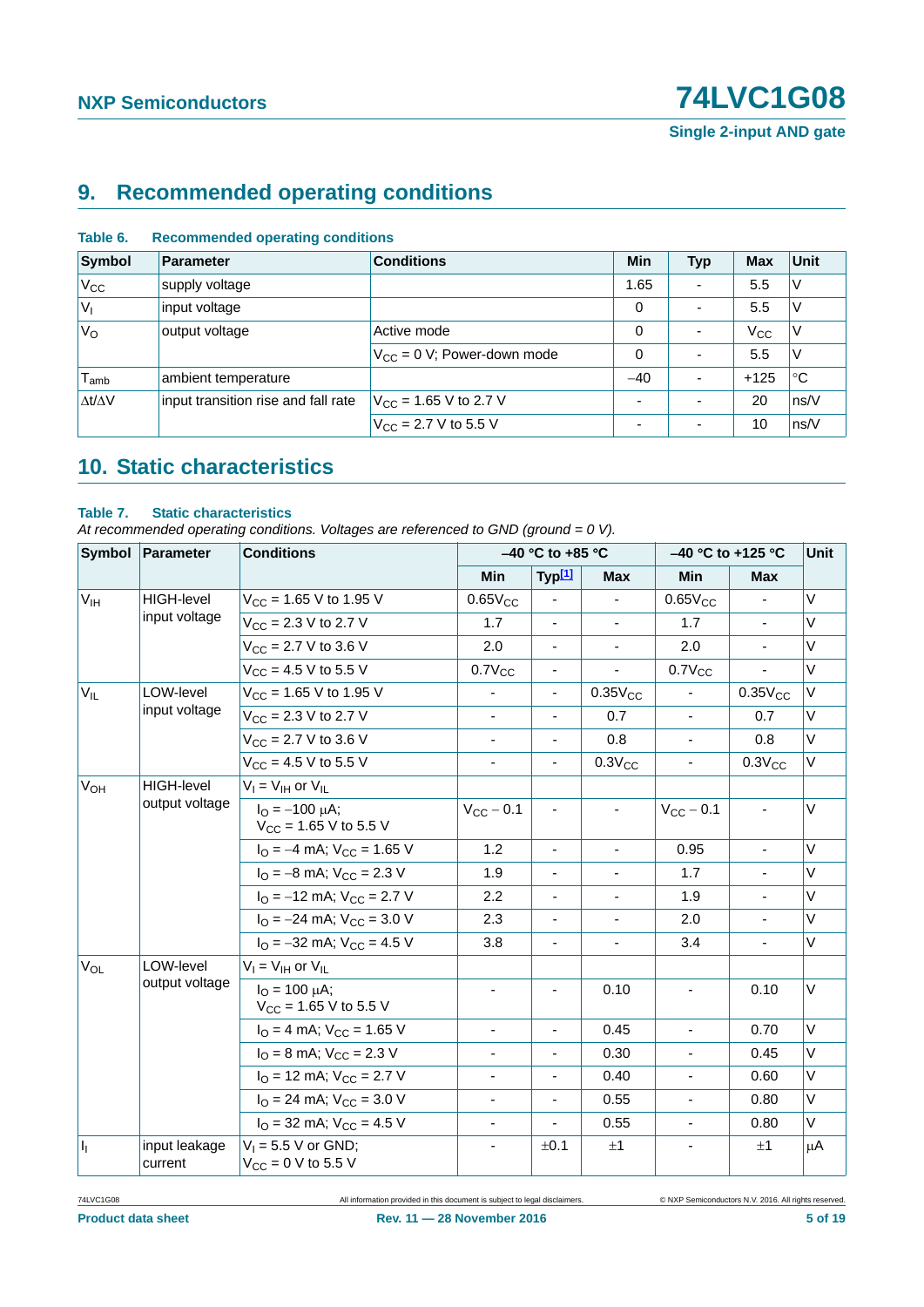**Single 2-input AND gate**

|                 | Symbol Parameter                | <b>Conditions</b>                                                           |                          | $-40$ °C to +85 °C |            |     | $-40$ °C to +125 °C |                 |  |
|-----------------|---------------------------------|-----------------------------------------------------------------------------|--------------------------|--------------------|------------|-----|---------------------|-----------------|--|
|                 |                                 |                                                                             | Min                      | Typ <sup>[1]</sup> | <b>Max</b> | Min | <b>Max</b>          |                 |  |
| $I_{OFF}$       | power-off<br>leakage<br>current | $V_{\text{CC}} = 0$ V; V <sub>1</sub> or V <sub>O</sub> = 5.5 V             | $\overline{\phantom{a}}$ | ±0.1               | ±2         |     | ±2                  | μA              |  |
| $I_{\rm CC}$    | supply current                  | $V_1 = 5.5$ V or GND; $I_0 = 0$ A;<br>$V_{\text{CC}}$ = 1.65 V to 5.5 V     |                          | 0.1                | 4          |     | 4                   | μA              |  |
| $\Delta I_{CC}$ | additional<br>supply current    | per pin; $V_{CC}$ = 2.3 V to 5.5 V;<br>$V_1 = V_{CC} - 0.6 V$ ; $I_0 = 0 A$ |                          | 5                  | 500        |     | 500                 | <sup>ι</sup> μΑ |  |
| $ C_1 $         | input<br>capacitance            | $V_{CC}$ = 3.3 V; V <sub>I</sub> = GND to V <sub>CC</sub>                   |                          | 5                  |            |     |                     | pF              |  |

### **Table 7. Static characteristics** *…continued*

*At recommended operating conditions. Voltages are referenced to GND (ground = 0 V).*

<span id="page-5-0"></span>[1] All typical values are measured at  $V_{CC} = 3.3$  V and  $T_{amb} = 25$  °C.

# <span id="page-5-4"></span>**11. Dynamic characteristics**

### **Table 8. Dynamic characteristics**

*Voltages are referenced to GND (ground = 0 V); for load circuit see [Figure 9.](#page-7-0)* 

|              | Symbol Parameter                 | <b>Conditions</b>                                 | $-40$ °C to +85 °C       |                    |            | $-40$ °C to +125 °C |                | Unit |
|--------------|----------------------------------|---------------------------------------------------|--------------------------|--------------------|------------|---------------------|----------------|------|
|              |                                  |                                                   | Min                      | Typ <sup>[1]</sup> | <b>Max</b> | Min                 | <b>Max</b>     |      |
| $t_{\rm pd}$ | propagation delay                | $[2]$<br>A, B to Y; see Figure 8                  |                          |                    |            |                     |                |      |
|              |                                  | $V_{CC}$ = 1.65 V to 1.95 V                       | 1.0                      | 3.4                | 8.0        | 1.0                 | 10.5           | ns   |
|              |                                  | $V_{\rm CC}$ = 2.3 V to 2.7 V                     | 0.5                      | 2.2                | 5.5        | 0.5                 | 7.0            | ns   |
|              |                                  | $V_{\text{CC}} = 2.7 V$                           | 0.5                      | 2.5                | 5.5        | 0.5                 | 7.0            | ns   |
|              |                                  | $V_{CC}$ = 3.0 V to 3.6 V                         | 0.5                      | 2.1                | 4.5        | 0.5                 | 6.0            | ns   |
|              |                                  | $V_{CC}$ = 4.5 V to 5.5 V                         | 0.5                      | 1.7                | 4.0        | 0.5                 | 5.5            | ns   |
| $C_{PD}$     | power dissipation<br>capacitance | [3]<br>$V_1$ = GND to $V_{CC}$ ; $V_{CC}$ = 3.3 V | $\overline{\phantom{0}}$ | 16                 |            | ۰                   | $\blacksquare$ | pF   |

<span id="page-5-1"></span>[1] Typical values are measured at  $T_{amb} = 25 \degree C$  and  $V_{CC} = 1.8$  V, 2.5 V, 2.7 V, 3.3 V and 5.0 V respectively.

<span id="page-5-2"></span>[2]  $t_{\text{od}}$  is the same as  $t_{\text{PLZ}}$  and  $t_{\text{PZL}}$ .

<span id="page-5-3"></span>[3] C<sub>PD</sub> is used to determine the dynamic power dissipation ( $P_D$  in  $\mu$ W).

- $P_D = C_{PD} \times V_{CC}^2 \times f_i \times N + \Sigma (C_L \times V_{CC}^2 \times f_o)$  where:
- $f_i$  = input frequency in MHz;
- $f<sub>o</sub>$  = output frequency in MHz;

 $C_1$  = output load capacitance in pF;

 $V_{CC}$  = supply voltage in V;

 $N =$  number of inputs switching;

 $\sum (C_L \times V_{CC}^2 \times f_0)$  = sum of outputs.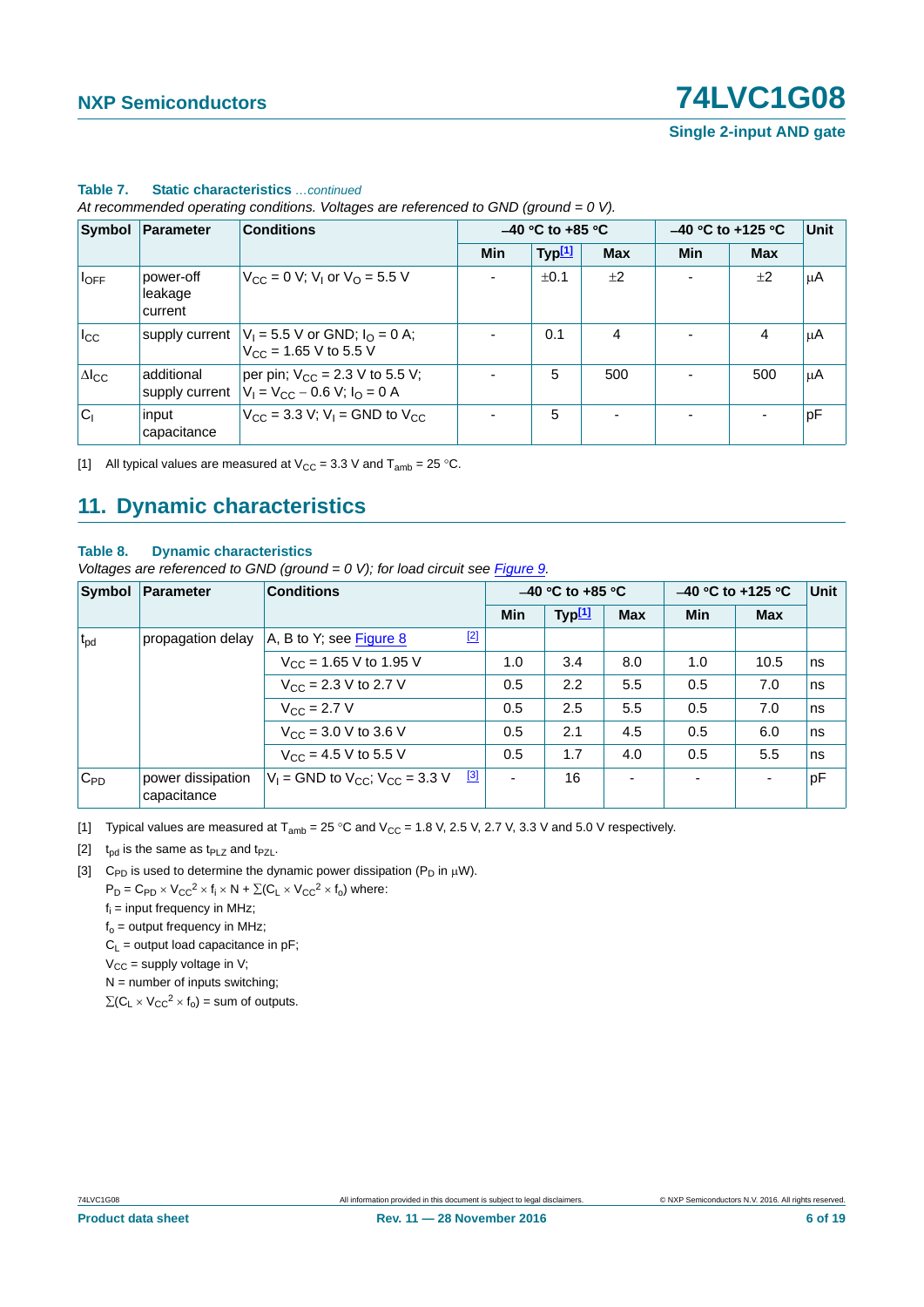# <span id="page-6-2"></span>**12. AC waveforms**



### <span id="page-6-1"></span><span id="page-6-0"></span>**Table 9. Measurement points**

| <b>Supply voltage</b> | Input       | Output      |
|-----------------------|-------------|-------------|
| $V_{\rm CC}$          | $V_{M}$     | $ V_{M} $   |
| 1.65 V to 1.95 V      | $0.5V_{CC}$ | $0.5V_{CC}$ |
| 2.3 V to 2.7 V        | $0.5V_{CC}$ | $0.5V_{CC}$ |
| 2.7V                  | 1.5V        | 1.5V        |
| $3.0 V$ to 3.6 V      | 1.5V        | 1.5V        |
| 4.5 V to 5.5 V        | $0.5V_{CC}$ | $0.5V_{CC}$ |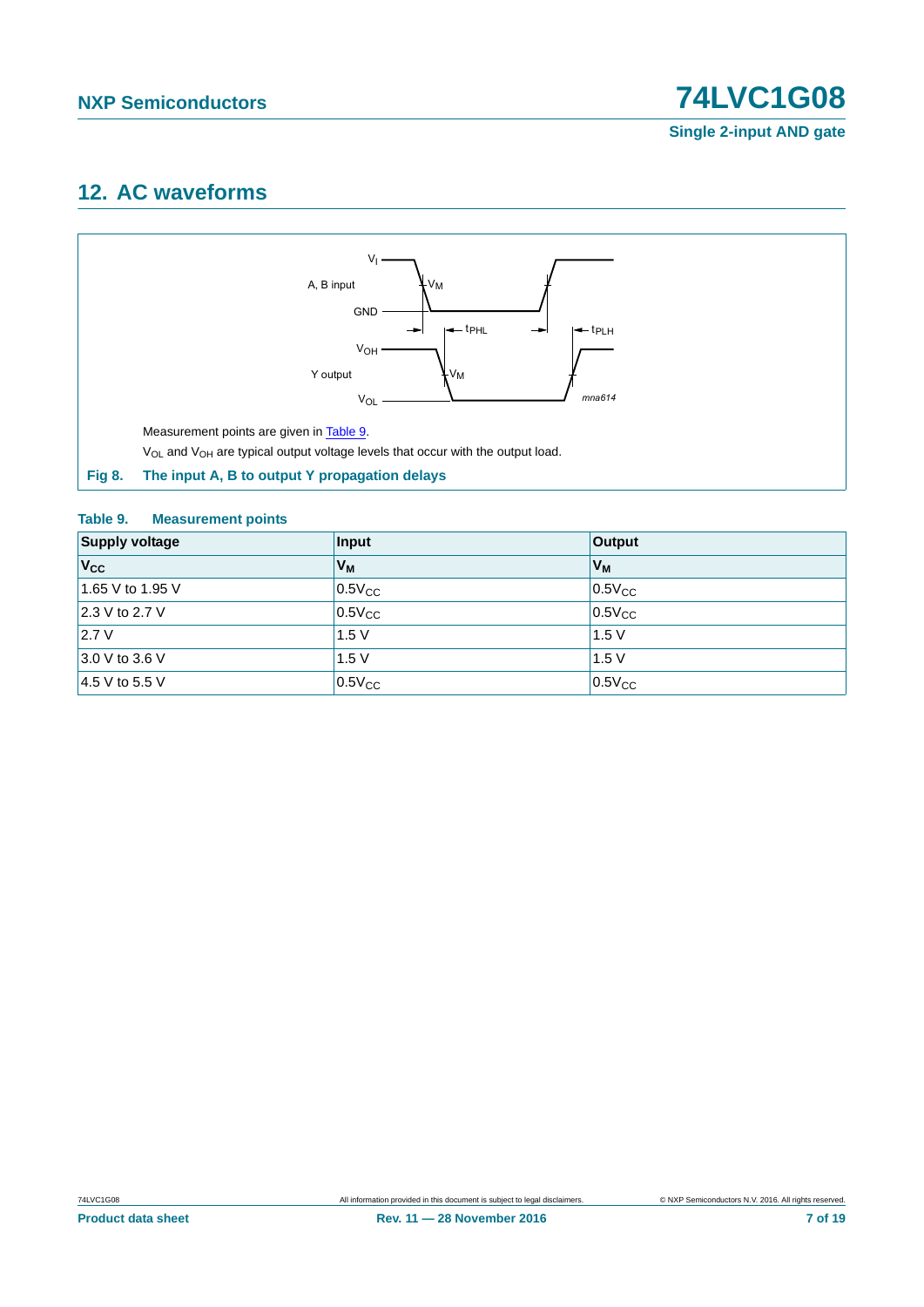### **Single 2-input AND gate**



<span id="page-7-1"></span><span id="page-7-0"></span>

| Table 10. Test data   |              |               |                           |              |                                     |
|-----------------------|--------------|---------------|---------------------------|--------------|-------------------------------------|
| <b>Supply voltage</b> | Input        |               | Load                      |              | <b>VEXT</b>                         |
| $V_{\rm CC}$          | $V_{1}$      | $t_r = t_f$   | $\mathbf{C}_{\mathsf{L}}$ | $R_L$        | t <sub>PLH</sub> , t <sub>PHL</sub> |
| 1.65 V to 1.95 V      | $V_{\rm CC}$ | $\leq$ 2.0 ns | 30 pF                     | 1 k $\Omega$ | open                                |
| 2.3 V to 2.7 V        | $V_{\rm CC}$ | $\leq$ 2.0 ns | 30 pF                     | $500 \Omega$ | open                                |
| 2.7V                  | 2.7V         | $\leq$ 2.5 ns | 50 pF                     | $500 \Omega$ | open                                |
| 3.0 V to 3.6 V        | 2.7V         | $\leq$ 2.5 ns | 50 pF                     | $500 \Omega$ | open                                |
| 4.5 V to 5.5 V        | $V_{\rm CC}$ | $\leq$ 2.5 ns | 50 pF                     | $500 \Omega$ | open                                |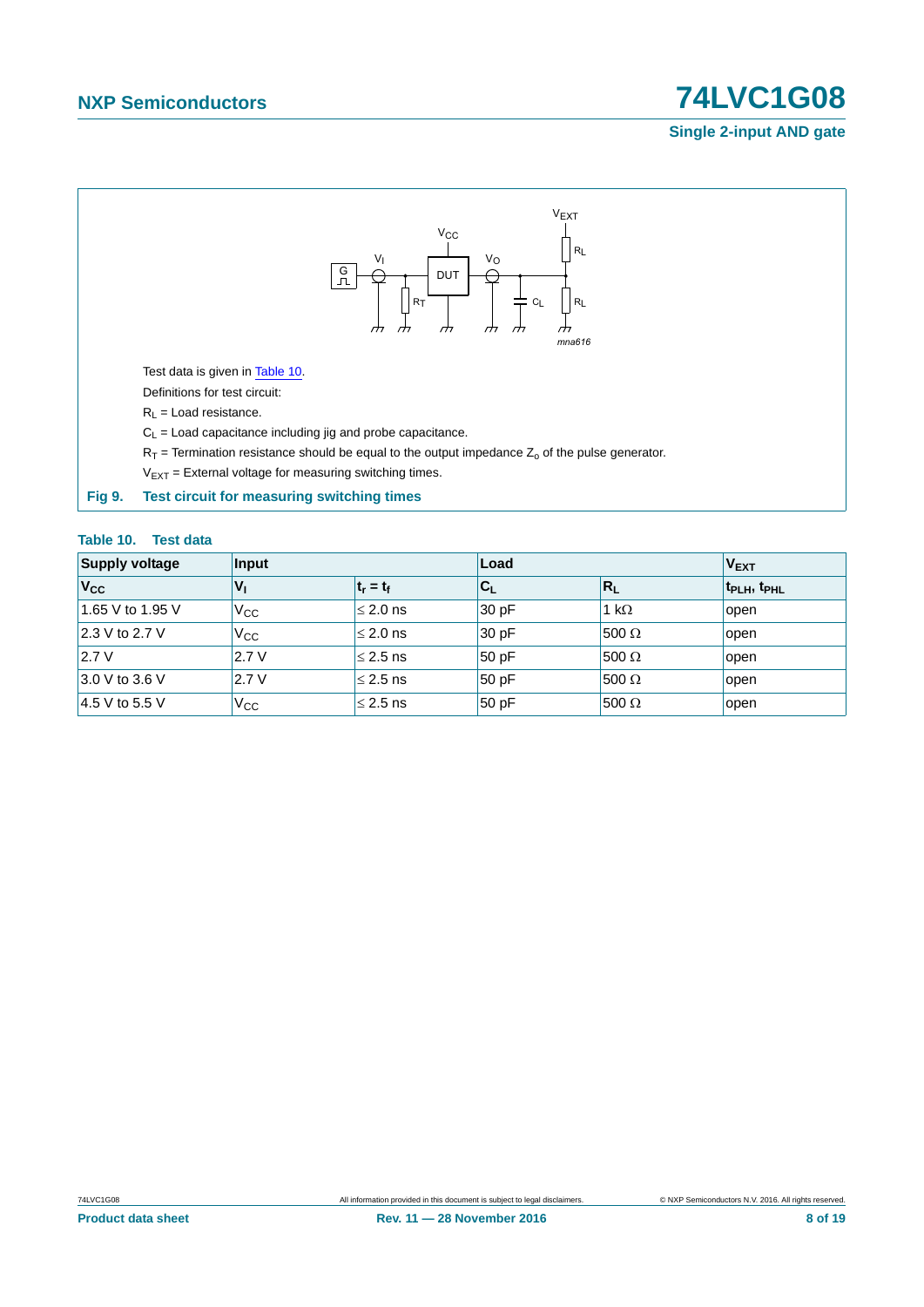**74LVC1G08** 

**Single 2-input AND gate** 

## <span id="page-8-0"></span>13. Package outline



### Fig 10. Package outline SOT353-1 (TSSOP5)

74LVC1G08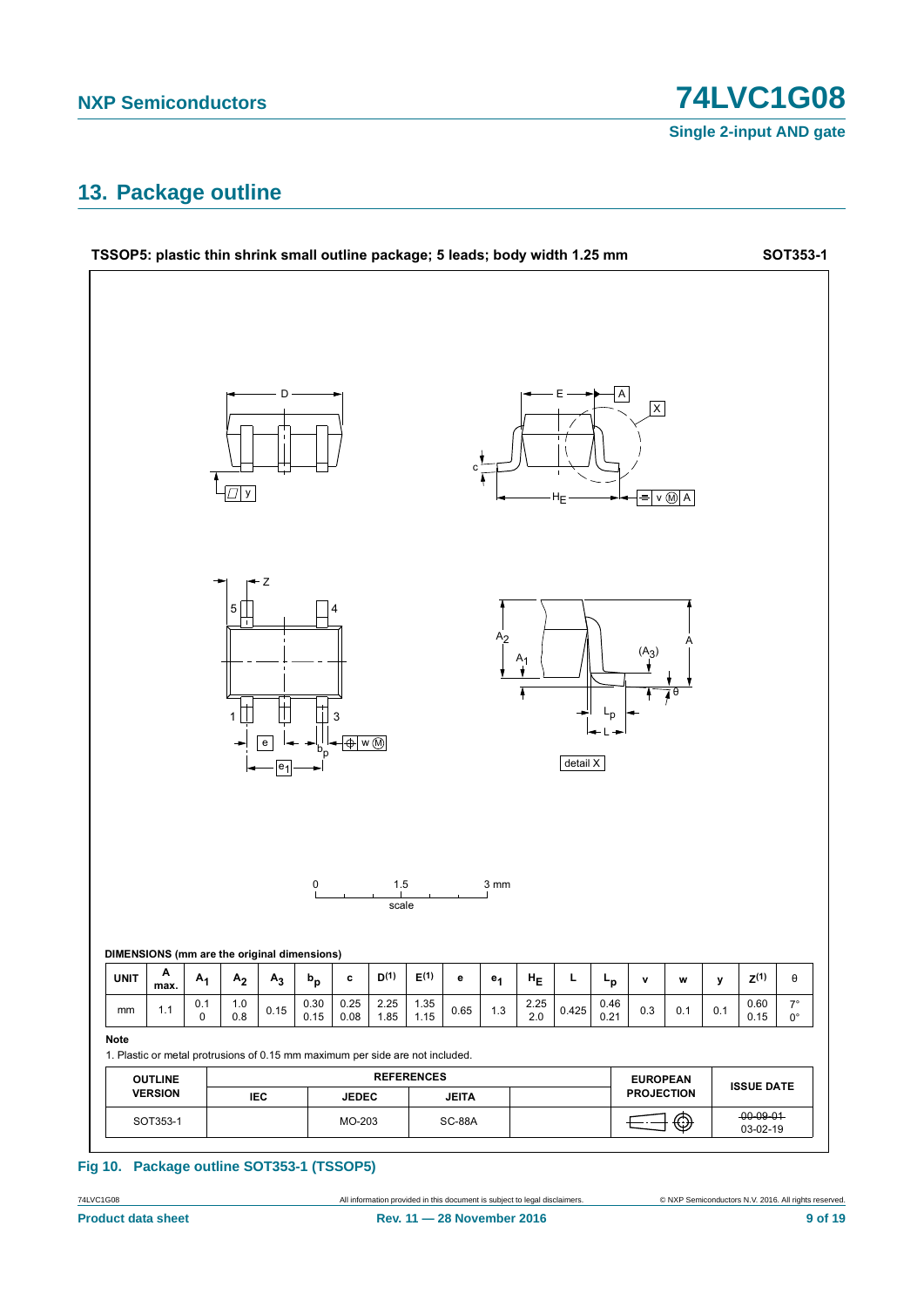

### Fig 11. Package outline SOT753 (SC-74A)

74LVC1G08 **Product data sheet**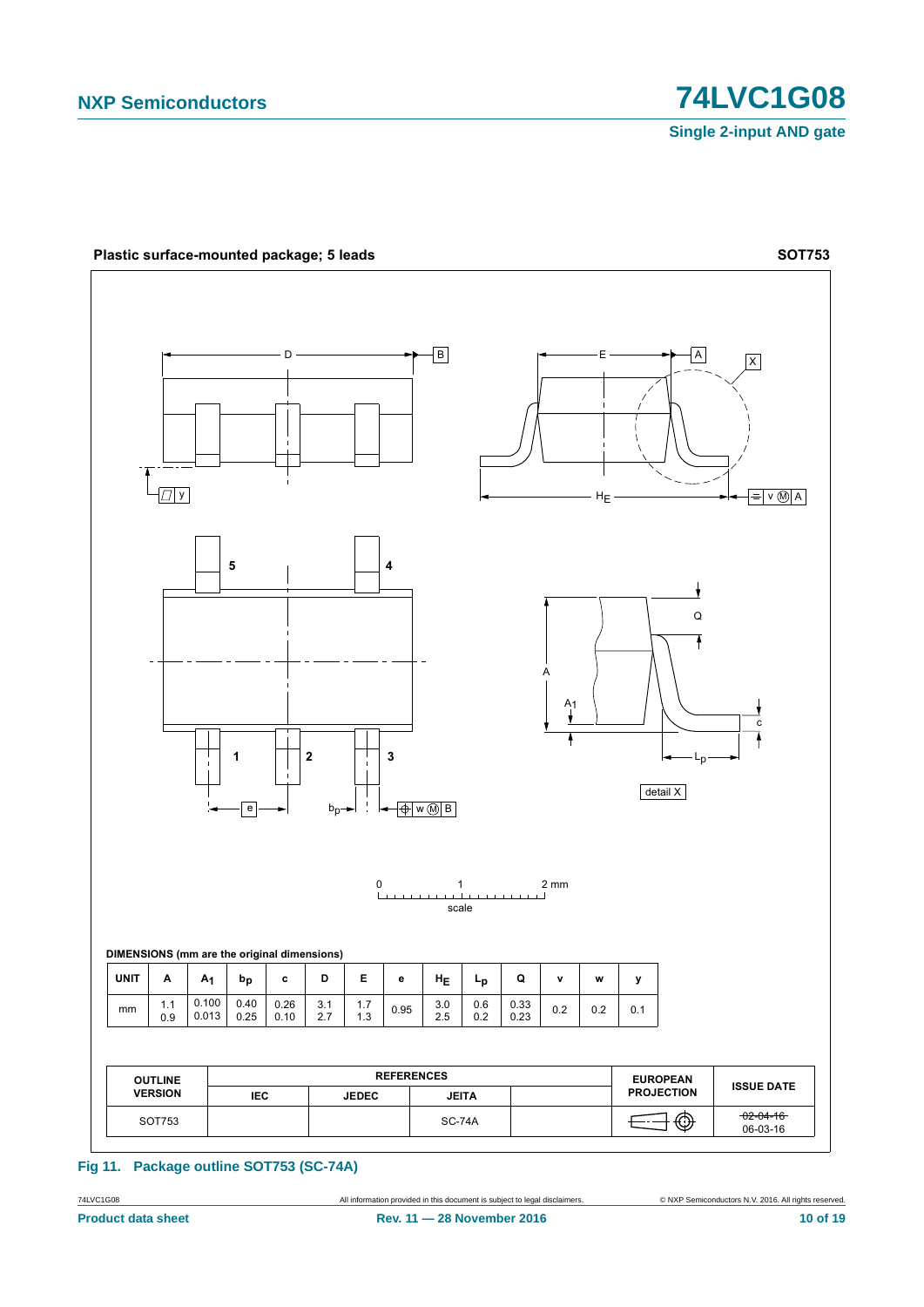**Single 2-input AND gate**



<span id="page-10-0"></span>**Fig 12. Package outline SOT886 (XSON6)**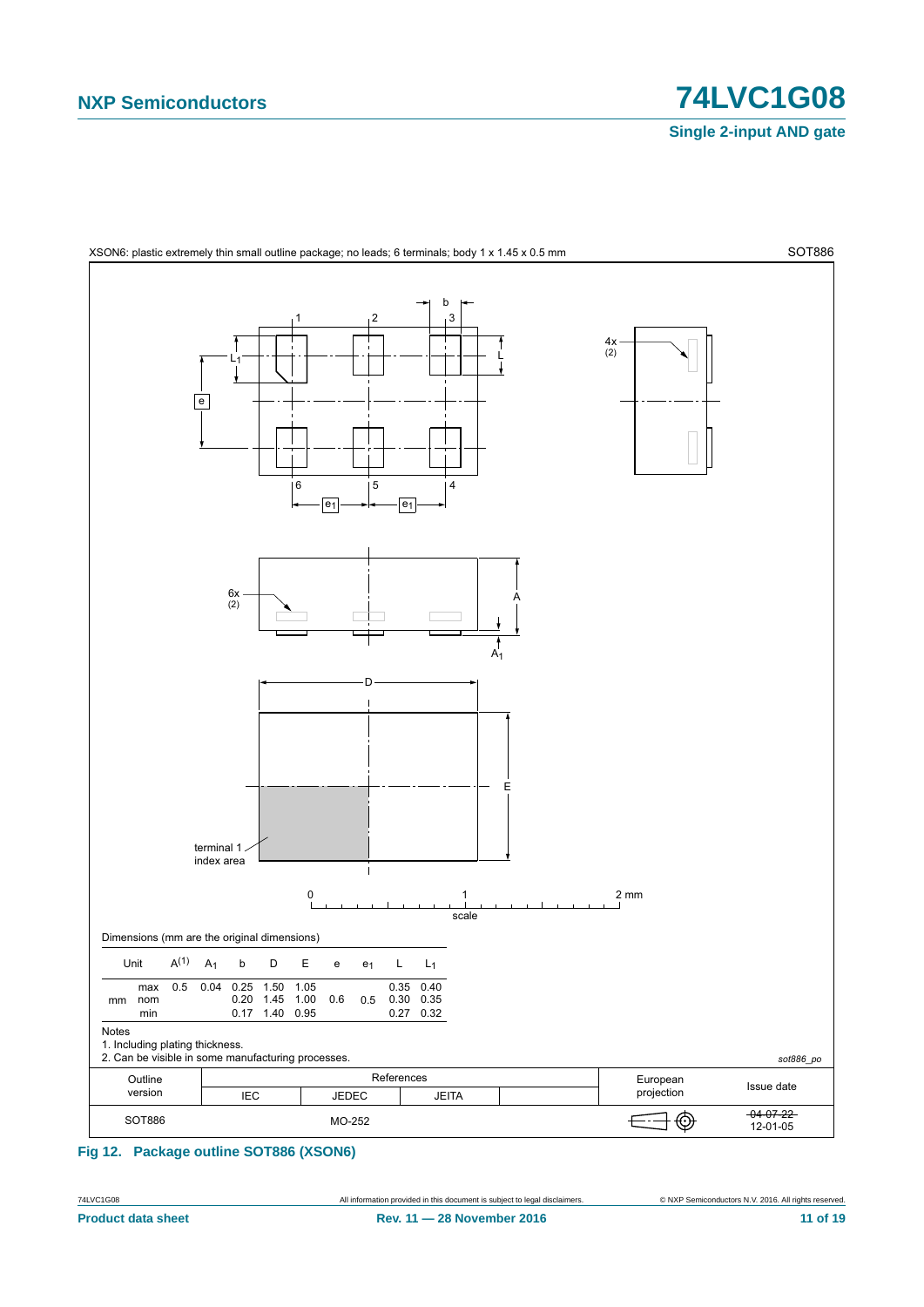



Fig 13. Package outline SOT891 (XSON6)

74LVC1G08 **Product data sheet**  C NXP Semiconductors N.V. 2016. All rights reserved.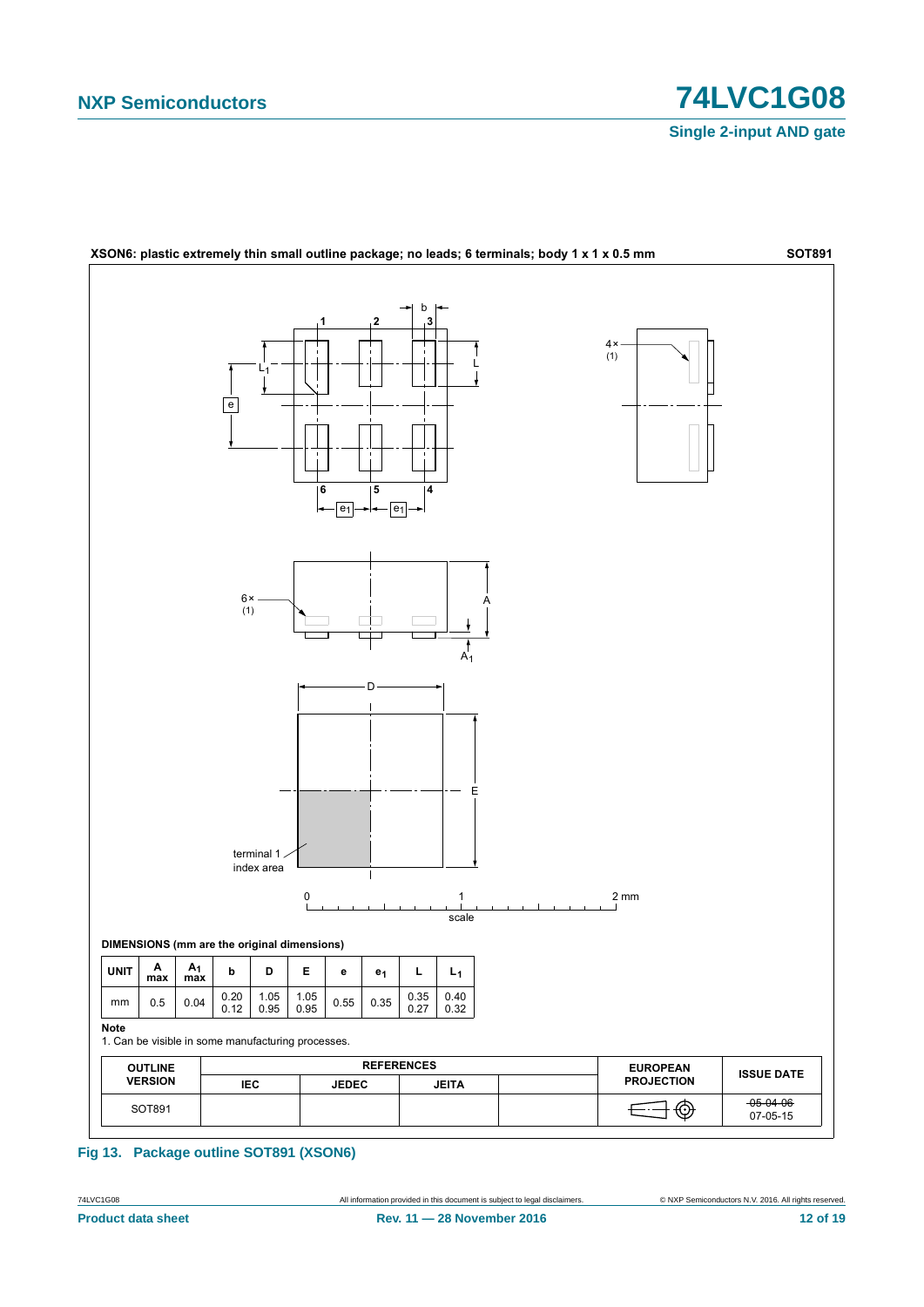

# XSON6: extremely thin small outline package; no leads;<br>6 terminals; body 0.9 x 1.0 x 0.35 mm

Fig 14. Package outline SOT1115 (XSON6)

74LVC1G08 **Product data sheet** 

13 of 19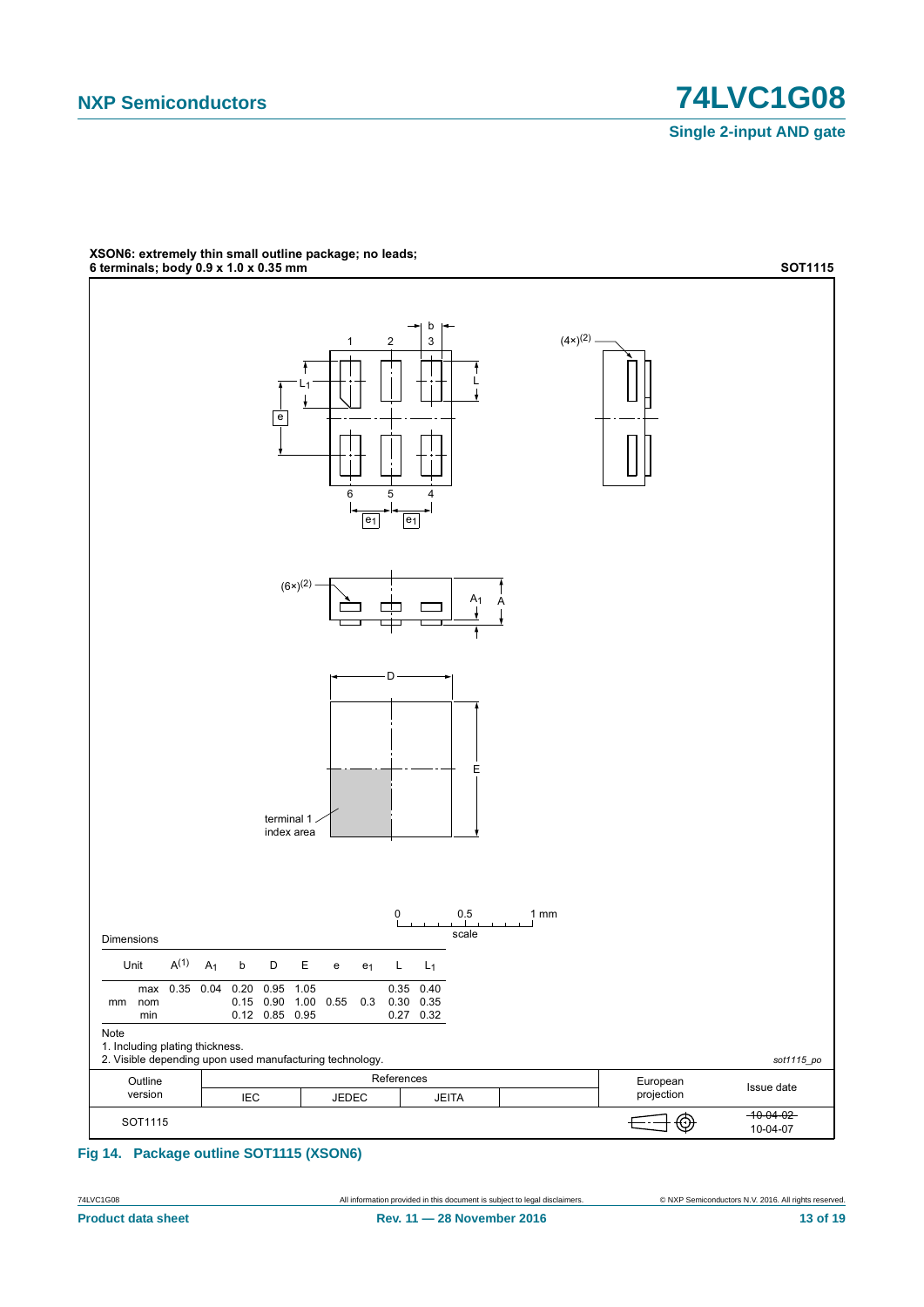



# XSON6: extremely thin small outline package; no leads;<br>6 terminals; body 1.0 x 1.0 x 0.35 mm

Fig 15. Package outline SOT1202 (XSON6)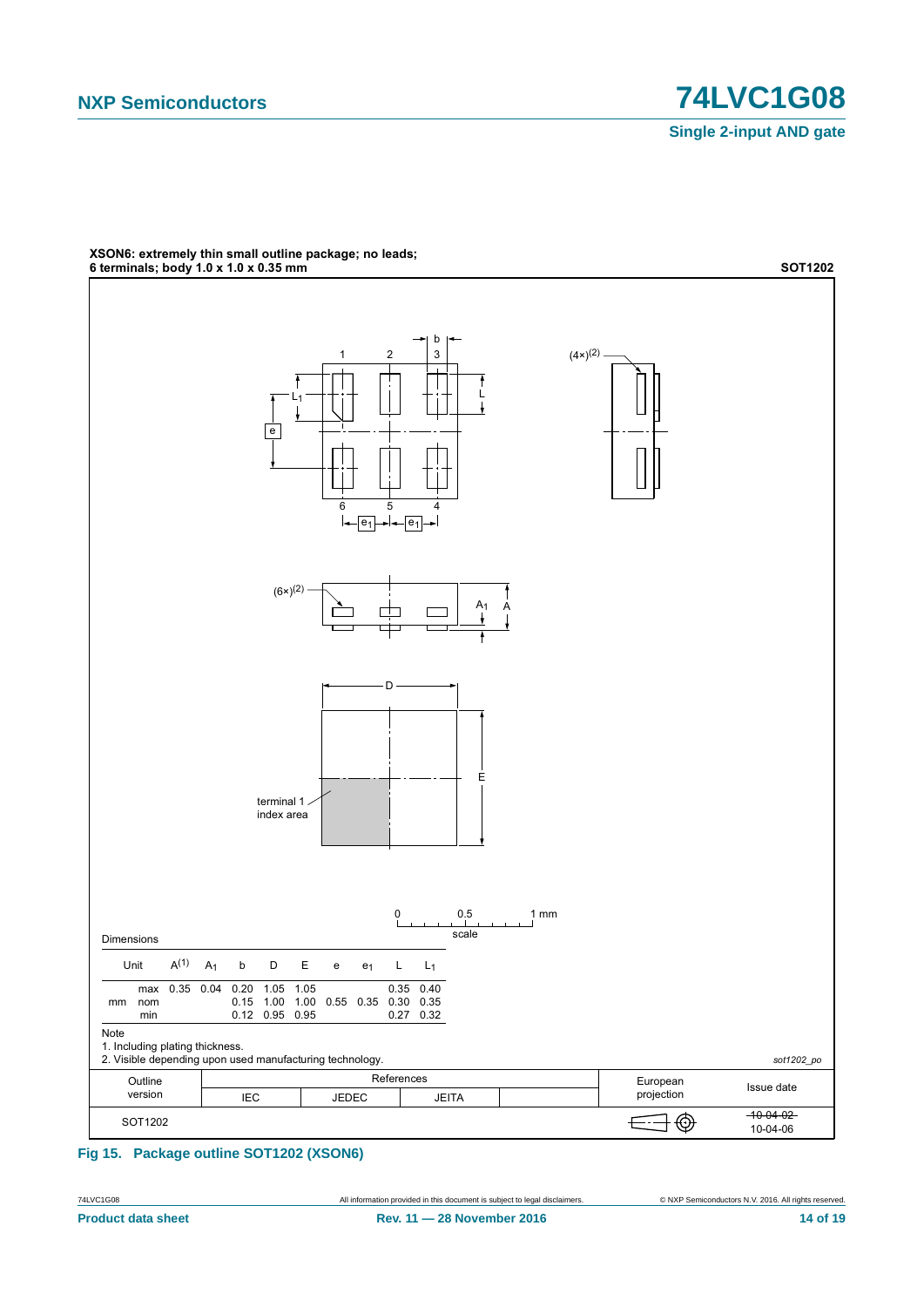

X2SON5: plastic thermal enhanced extremely thin small outline package; no leads;

### **Fig 16. Package outline SOT1226 (X2SON5)**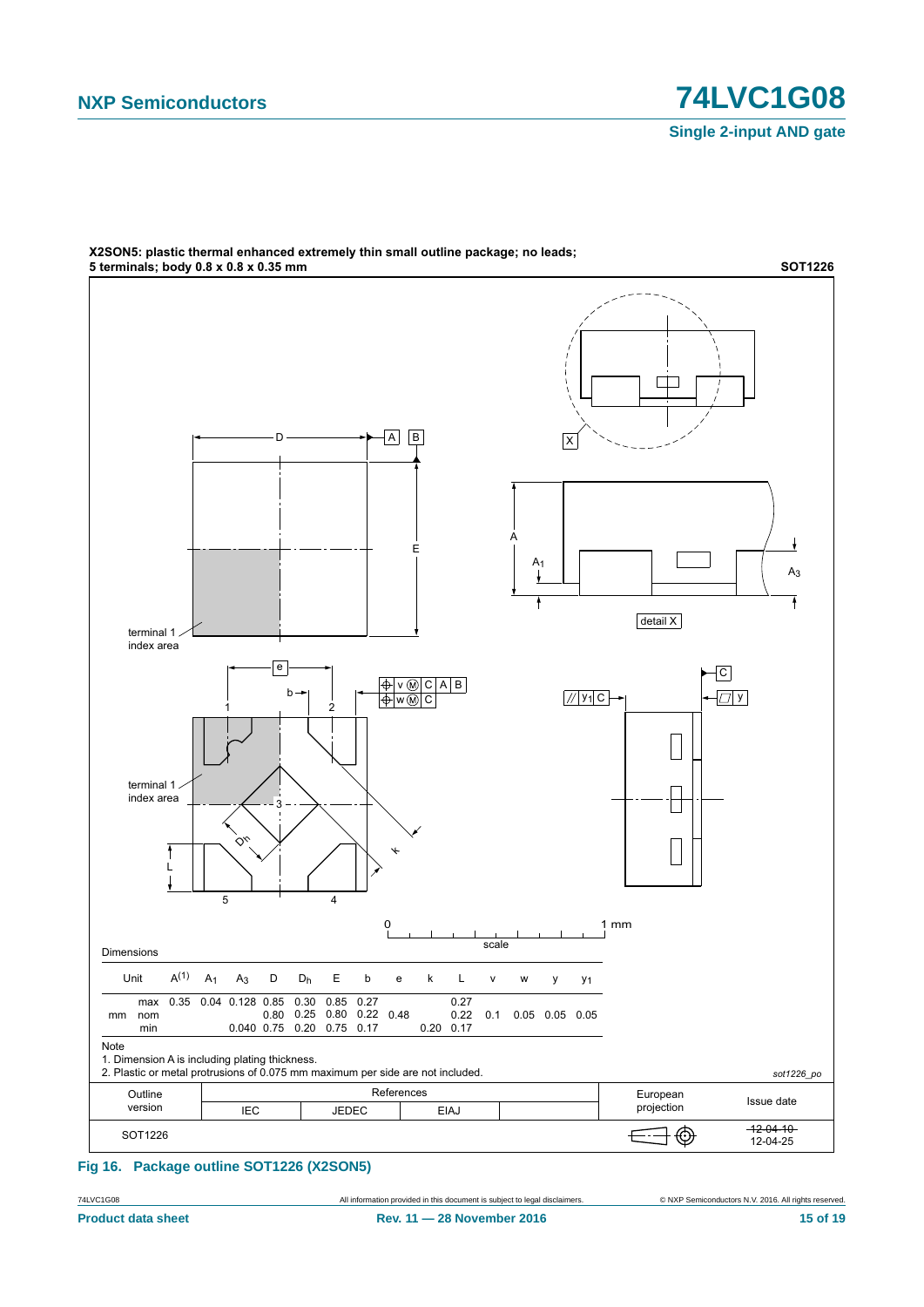# <span id="page-15-0"></span>**14. Abbreviations**

| Acronym     | <b>Description</b>                      |
|-------------|-----------------------------------------|
| <b>CMOS</b> | Complementary Metal Oxide Semiconductor |
| <b>DUT</b>  | Device Under Test                       |
| <b>ESD</b>  | ElectroStatic Discharge                 |
| <b>HBM</b>  | Human Body Model                        |
| <b>MM</b>   | Machine Model                           |
| <b>TTL</b>  | Transistor-Transistor Logic             |

# <span id="page-15-1"></span>**15. Revision history**

### **Table 12. Revision history**

| <b>Document ID</b> | Release date                                                                     | Data sheet status     | <b>Change notice</b> | <b>Supersedes</b> |
|--------------------|----------------------------------------------------------------------------------|-----------------------|----------------------|-------------------|
| 74LVC1G08 v.11     | 20161128                                                                         | Product data sheet    |                      | 74LVC1G08 v.10    |
| Modifications:     | Table 7: The maximum limits for leakage current and supply current have changed. |                       |                      |                   |
| 74LVC1G08 v.10     | 20120629                                                                         | Product data sheet    |                      | 74LVC1G08 v.9     |
| Modifications:     | Added type number 74LVC1G08GX (SOT1226)                                          |                       |                      |                   |
|                    | Package outline drawing of SOT886 (Figure 12) modified.                          |                       |                      |                   |
| 74LVC1G08 v.9      | 20111209                                                                         | Product data sheet    |                      | 74LVC1G08 v.8     |
| Modifications:     | Legal pages updated.                                                             |                       |                      |                   |
| 74LVC1G08 v.8      | 20101019                                                                         | Product data sheet    |                      | 74LVC1G08 v.7     |
| 74LVC1G08 v.7      | 20070717                                                                         | Product data sheet    |                      | 74LVC1G08 v.6     |
| 74LVC1G08 v.6      | 20060619                                                                         | Product data sheet    |                      | 74LVC1G08 v.5     |
| 74LVC1G08 v.5      | 20040915                                                                         | Product specification |                      | 74LVC1G08 v.4     |
| 74LVC1G08 v.4      | 20021002                                                                         | Product specification |                      | 74LVC1G08 v.3     |
| 74LVC1G08 v.3      | 20020517                                                                         | Product specification |                      | 74LVC1G08 v.2     |
| 74LVC1G08 v.2      | 20010406                                                                         | Product specification |                      | 74LVC1G08 v.1     |
| 74LVC1G08 v.1      | 20001121                                                                         | Product specification |                      |                   |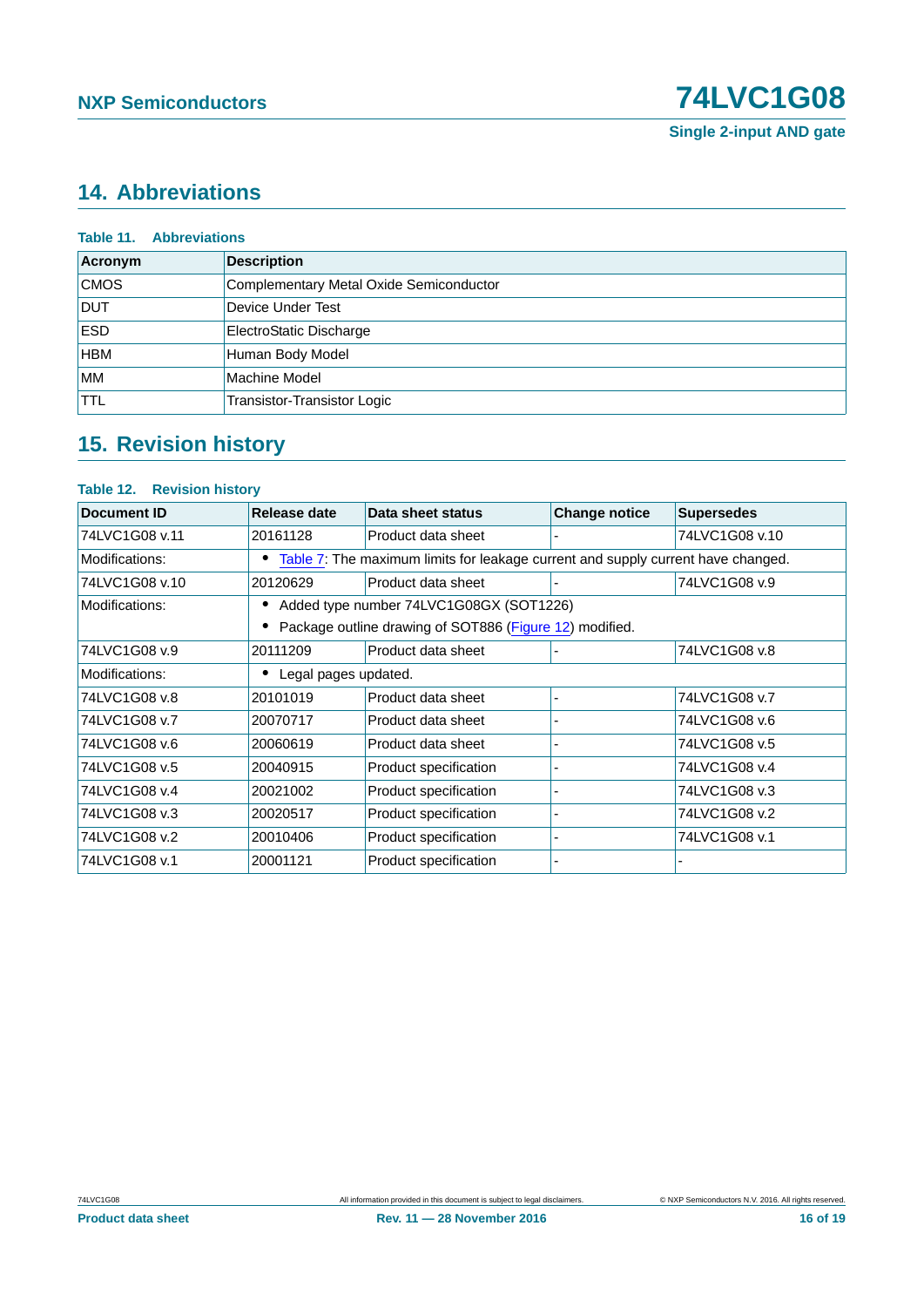# <span id="page-16-3"></span>**16. Legal information**

### <span id="page-16-4"></span>**16.1 Data sheet status**

| Document status[1][2]          | <b>Product status</b> <sup>[3]</sup> | <b>Definition</b>                                                                     |
|--------------------------------|--------------------------------------|---------------------------------------------------------------------------------------|
| Objective [short] data sheet   | Development                          | This document contains data from the objective specification for product development. |
| Preliminary [short] data sheet | Qualification                        | This document contains data from the preliminary specification.                       |
| Product [short] data sheet     | Production                           | This document contains the product specification.                                     |

<span id="page-16-0"></span>[1] Please consult the most recently issued document before initiating or completing a design.

<span id="page-16-1"></span>[2] The term 'short data sheet' is explained in section "Definitions".

<span id="page-16-2"></span>[3] The product status of device(s) described in this document may have changed since this document was published and may differ in case of multiple devices. The latest product status<br>information is available on the Intern

### <span id="page-16-5"></span>**16.2 Definitions**

**Draft —** The document is a draft version only. The content is still under internal review and subject to formal approval, which may result in modifications or additions. NXP Semiconductors does not give any representations or warranties as to the accuracy or completeness of information included herein and shall have no liability for the consequences of use of such information.

**Short data sheet —** A short data sheet is an extract from a full data sheet with the same product type number(s) and title. A short data sheet is intended for quick reference only and should not be relied upon to contain detailed and full information. For detailed and full information see the relevant full data sheet, which is available on request via the local NXP Semiconductors sales office. In case of any inconsistency or conflict with the short data sheet, the full data sheet shall prevail.

**Product specification —** The information and data provided in a Product data sheet shall define the specification of the product as agreed between NXP Semiconductors and its customer, unless NXP Semiconductors and customer have explicitly agreed otherwise in writing. In no event however, shall an agreement be valid in which the NXP Semiconductors product is deemed to offer functions and qualities beyond those described in the Product data sheet.

### <span id="page-16-6"></span>**16.3 Disclaimers**

**Limited warranty and liability —** Information in this document is believed to be accurate and reliable. However, NXP Semiconductors does not give any representations or warranties, expressed or implied, as to the accuracy or completeness of such information and shall have no liability for the consequences of use of such information. NXP Semiconductors takes no responsibility for the content in this document if provided by an information source outside of NXP Semiconductors.

In no event shall NXP Semiconductors be liable for any indirect, incidental, punitive, special or consequential damages (including - without limitation - lost profits, lost savings, business interruption, costs related to the removal or replacement of any products or rework charges) whether or not such damages are based on tort (including negligence), warranty, breach of contract or any other legal theory.

Notwithstanding any damages that customer might incur for any reason whatsoever, NXP Semiconductors' aggregate and cumulative liability towards customer for the products described herein shall be limited in accordance with the *Terms and conditions of commercial sale* of NXP Semiconductors.

**Right to make changes —** NXP Semiconductors reserves the right to make changes to information published in this document, including without limitation specifications and product descriptions, at any time and without notice. This document supersedes and replaces all information supplied prior to the publication hereof.

**Suitability for use —** NXP Semiconductors products are not designed, authorized or warranted to be suitable for use in life support, life-critical or safety-critical systems or equipment, nor in applications where failure or malfunction of an NXP Semiconductors product can reasonably be expected to result in personal injury, death or severe property or environmental damage. NXP Semiconductors and its suppliers accept no liability for inclusion and/or use of NXP Semiconductors products in such equipment or applications and therefore such inclusion and/or use is at the customer's own risk.

**Applications —** Applications that are described herein for any of these products are for illustrative purposes only. NXP Semiconductors makes no representation or warranty that such applications will be suitable for the specified use without further testing or modification.

Customers are responsible for the design and operation of their applications and products using NXP Semiconductors products, and NXP Semiconductors accepts no liability for any assistance with applications or customer product design. It is customer's sole responsibility to determine whether the NXP Semiconductors product is suitable and fit for the customer's applications and products planned, as well as for the planned application and use of customer's third party customer(s). Customers should provide appropriate design and operating safeguards to minimize the risks associated with their applications and products.

NXP Semiconductors does not accept any liability related to any default, damage, costs or problem which is based on any weakness or default in the customer's applications or products, or the application or use by customer's third party customer(s). Customer is responsible for doing all necessary testing for the customer's applications and products using NXP Semiconductors products in order to avoid a default of the applications and the products or of the application or use by customer's third party customer(s). NXP does not accept any liability in this respect.

**Limiting values —** Stress above one or more limiting values (as defined in the Absolute Maximum Ratings System of IEC 60134) will cause permanent damage to the device. Limiting values are stress ratings only and (proper) operation of the device at these or any other conditions above those given in the Recommended operating conditions section (if present) or the Characteristics sections of this document is not warranted. Constant or repeated exposure to limiting values will permanently and irreversibly affect the quality and reliability of the device.

**Terms and conditions of commercial sale —** NXP Semiconductors products are sold subject to the general terms and conditions of commercial sale, as published at<http://www.nxp.com/profile/terms>, unless otherwise agreed in a valid written individual agreement. In case an individual agreement is concluded only the terms and conditions of the respective agreement shall apply. NXP Semiconductors hereby expressly objects to applying the customer's general terms and conditions with regard to the purchase of NXP Semiconductors products by customer.

**No offer to sell or license —** Nothing in this document may be interpreted or construed as an offer to sell products that is open for acceptance or the grant, conveyance or implication of any license under any copyrights, patents or other industrial or intellectual property rights.

74LVC1G08 All information provided in this document is subject to legal disclaimers. © NXP Semiconductors N.V. 2016. All rights reserved.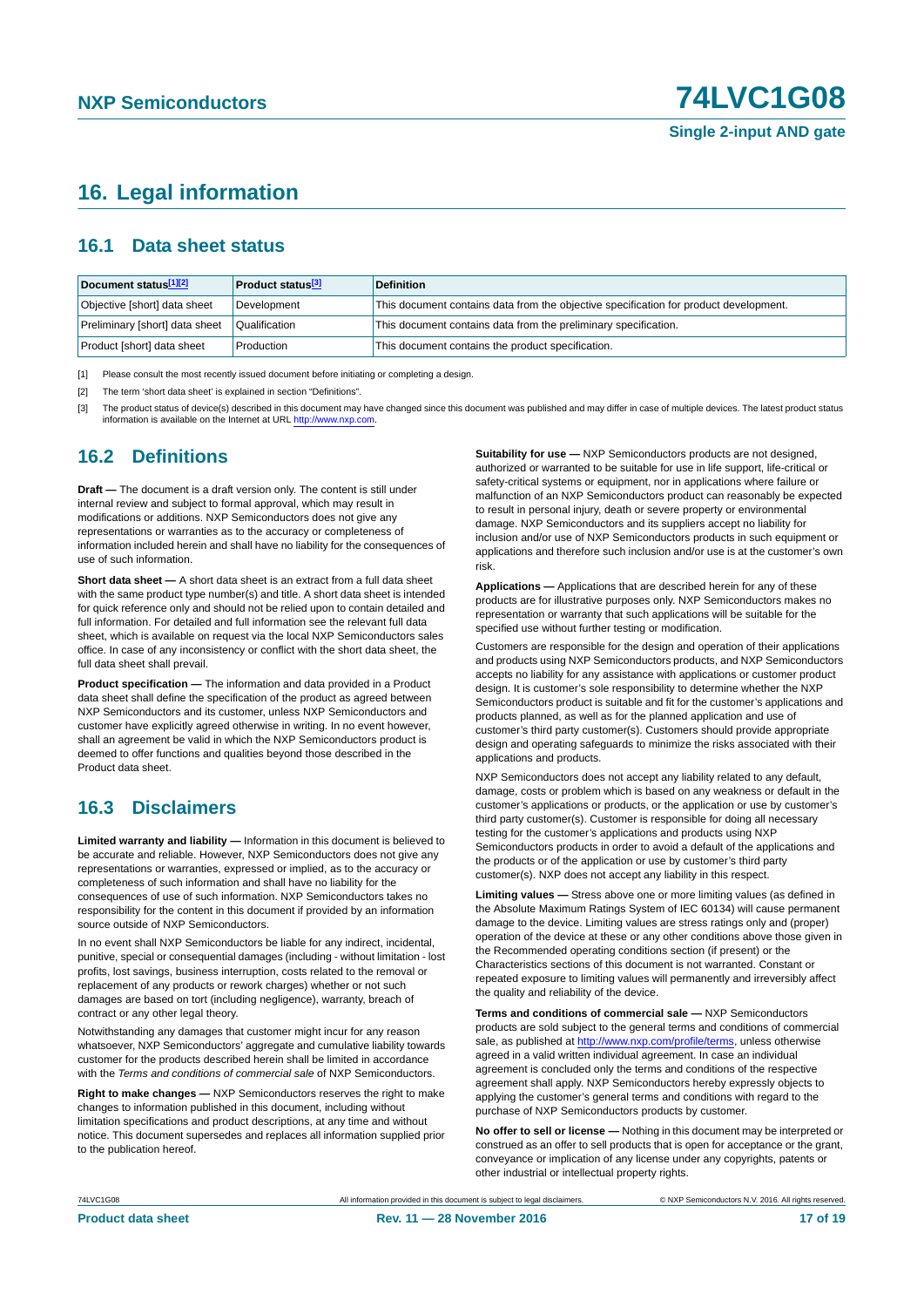### **Single 2-input AND gate**

**Export control —** This document as well as the item(s) described herein may be subject to export control regulations. Export might require a prior authorization from competent authorities.

**Non-automotive qualified products —** Unless this data sheet expressly states that this specific NXP Semiconductors product is automotive qualified, the product is not suitable for automotive use. It is neither qualified nor tested in accordance with automotive testing or application requirements. NXP Semiconductors accepts no liability for inclusion and/or use of non-automotive qualified products in automotive equipment or applications.

In the event that customer uses the product for design-in and use in automotive applications to automotive specifications and standards, customer (a) shall use the product without NXP Semiconductors' warranty of the product for such automotive applications, use and specifications, and (b) whenever customer uses the product for automotive applications beyond

NXP Semiconductors' specifications such use shall be solely at customer's own risk, and (c) customer fully indemnifies NXP Semiconductors for any liability, damages or failed product claims resulting from customer design and use of the product for automotive applications beyond NXP Semiconductors' standard warranty and NXP Semiconductors' product specifications.

**Translations —** A non-English (translated) version of a document is for reference only. The English version shall prevail in case of any discrepancy between the translated and English versions.

### <span id="page-17-0"></span>**16.4 Trademarks**

Notice: All referenced brands, product names, service names and trademarks are the property of their respective owners.

# <span id="page-17-1"></span>**17. Contact information**

For more information, please visit: **http://www.nxp.com**

For sales office addresses, please send an email to: **salesaddresses@nxp.com**